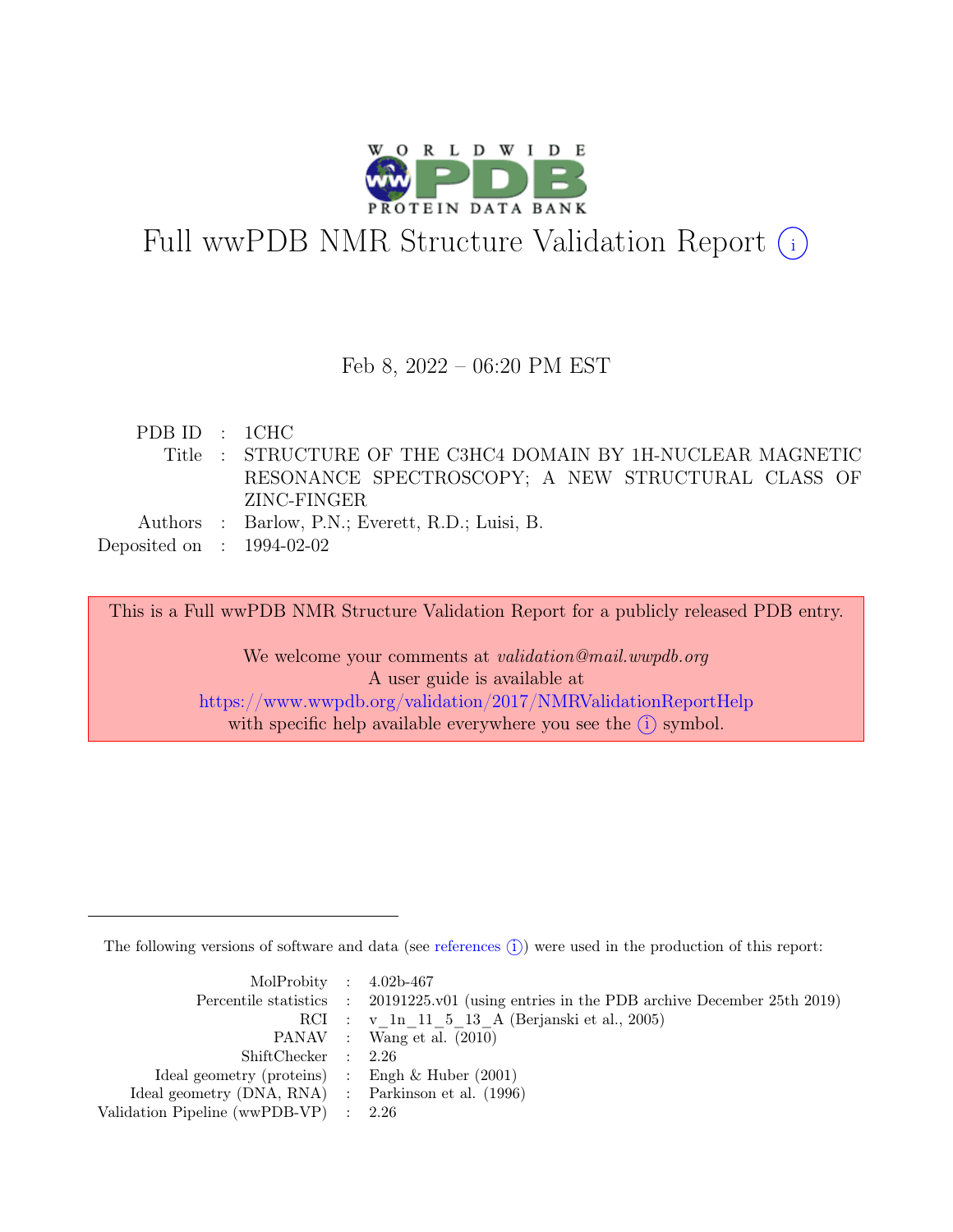# 1 Overall quality at a glance  $(i)$

The following experimental techniques were used to determine the structure: SOLUTION NMR

The overall completeness of chemical shifts assignment was not calculated.

Percentile scores (ranging between 0-100) for global validation metrics of the entry are shown in the following graphic. The table shows the number of entries on which the scores are based.

| Metric     |                                                  | <b>Percentile Ranks</b>                      | Value         |
|------------|--------------------------------------------------|----------------------------------------------|---------------|
| Clashscore |                                                  |                                              | 10            |
|            | Worse                                            |                                              | <b>Better</b> |
|            | Percentile relative to all structures            |                                              |               |
|            | $\Box$ Percentile relative to all NMR structures |                                              |               |
| Metric     | Whole archive<br>$(1/\mathbf{E}_{\text{sub}})$   | NMR archive<br>$(1/\mathbf{E}_{\text{ref}})$ |               |

 $(\#\text{Entries})$ 

Clashscore 158937 12864

The table below summarises the geometric issues observed across the polymeric chains and their fit to the experimental data. The red, orange, yellow and green segments indicate the fraction of residues that contain outliers for  $>=$  3, 2, 1 and 0 types of geometric quality criteria. A cyan segment indicates the fraction of residues that are not part of the well-defined cores, and a grey segment represents the fraction of residues that are not modelled. The numeric value for each fraction is indicated below the corresponding segment, with a dot representing fractions  $\epsilon = 5\%$ 

 $(\#\text{Entries})$ 

| Mol | hain. | Length | Quality of chain |
|-----|-------|--------|------------------|
|     |       |        |                  |
|     |       | 68     | 100%             |

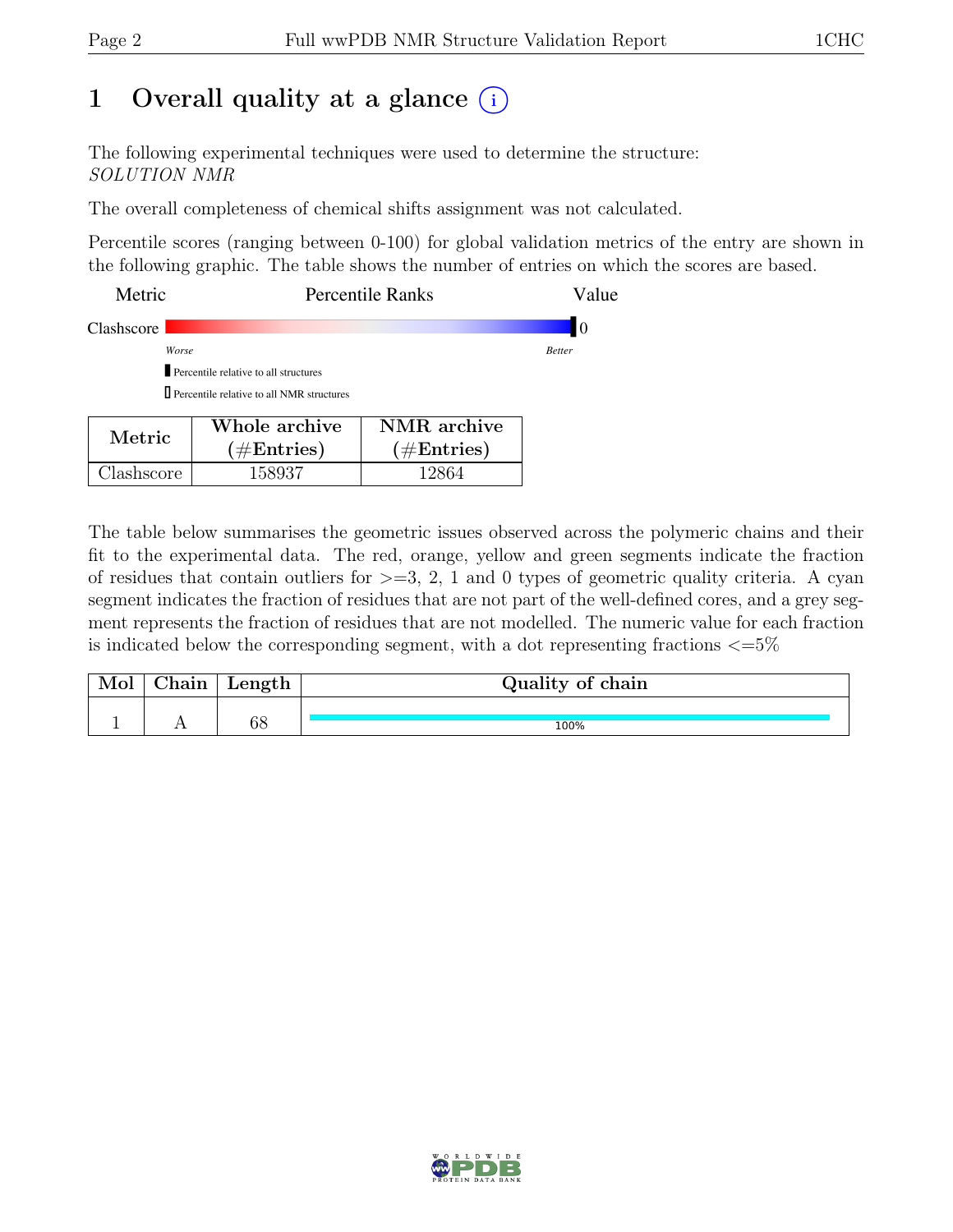# 2 Ensemble composition and analysis  $(i)$

This entry contains 1 models. Identification of well-defined residues and clustering analysis are not possible.

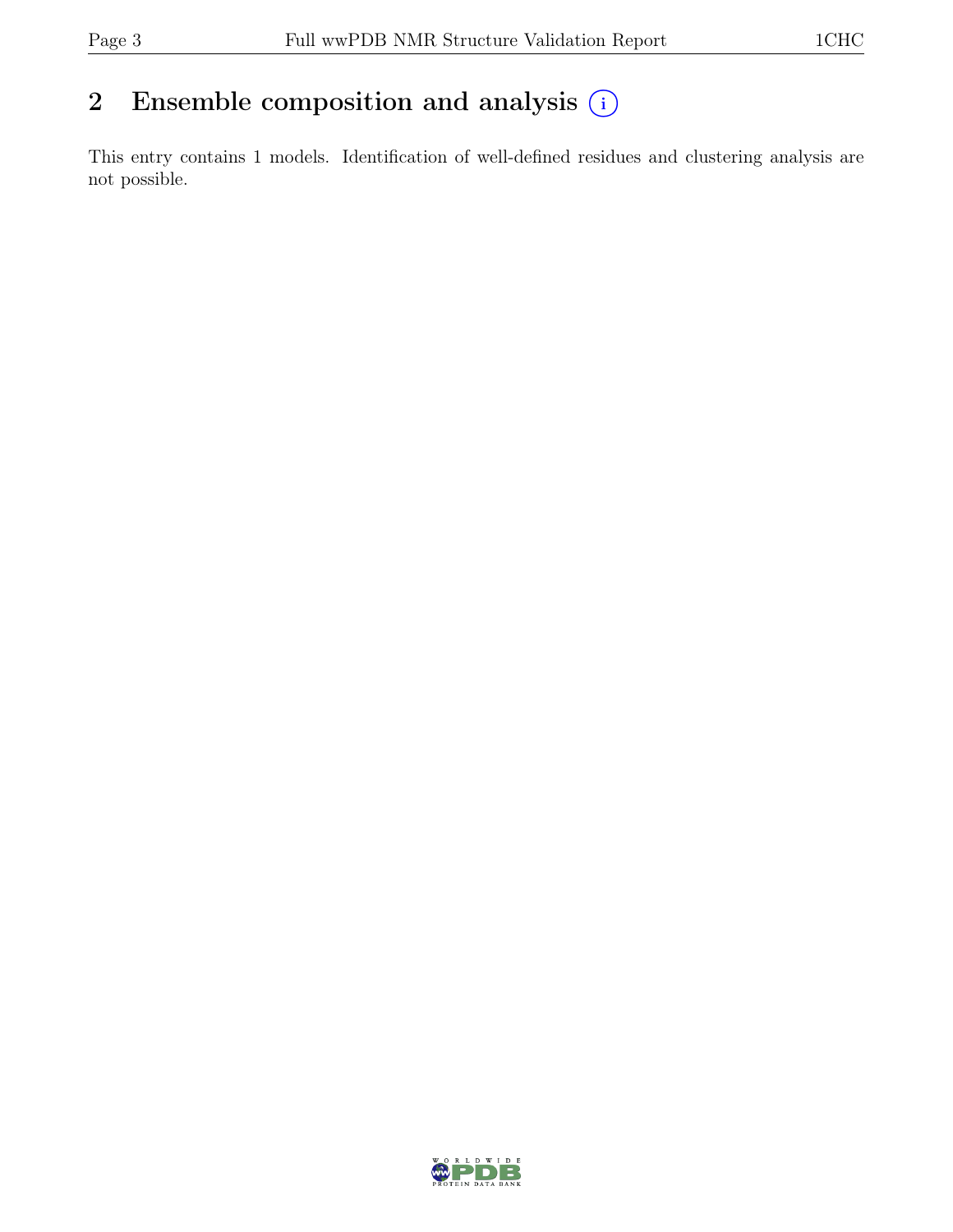# 3 Entry composition (i)

There are 2 unique types of molecules in this entry. The entry contains 1043 atoms, of which 511 are hydrogens and 0 are deuteriums.

• Molecule 1 is a protein called EQUINE HERPES VIRUS-1 RING DOMAIN.

| Mol | Chain   Residues | $\rm{Atoms}$ |     |      |  |     | <b>Trace</b> |  |
|-----|------------------|--------------|-----|------|--|-----|--------------|--|
|     |                  | Total        |     |      |  |     |              |  |
|     | 68               | 1041         | 334 | -511 |  | .00 |              |  |

• Molecule 2 is ZINC ION (three-letter code: ZN) (formula: Zn).

| Mol | Chain   Residues | Atoms  |
|-----|------------------|--------|
|     |                  | Total: |
|     |                  |        |

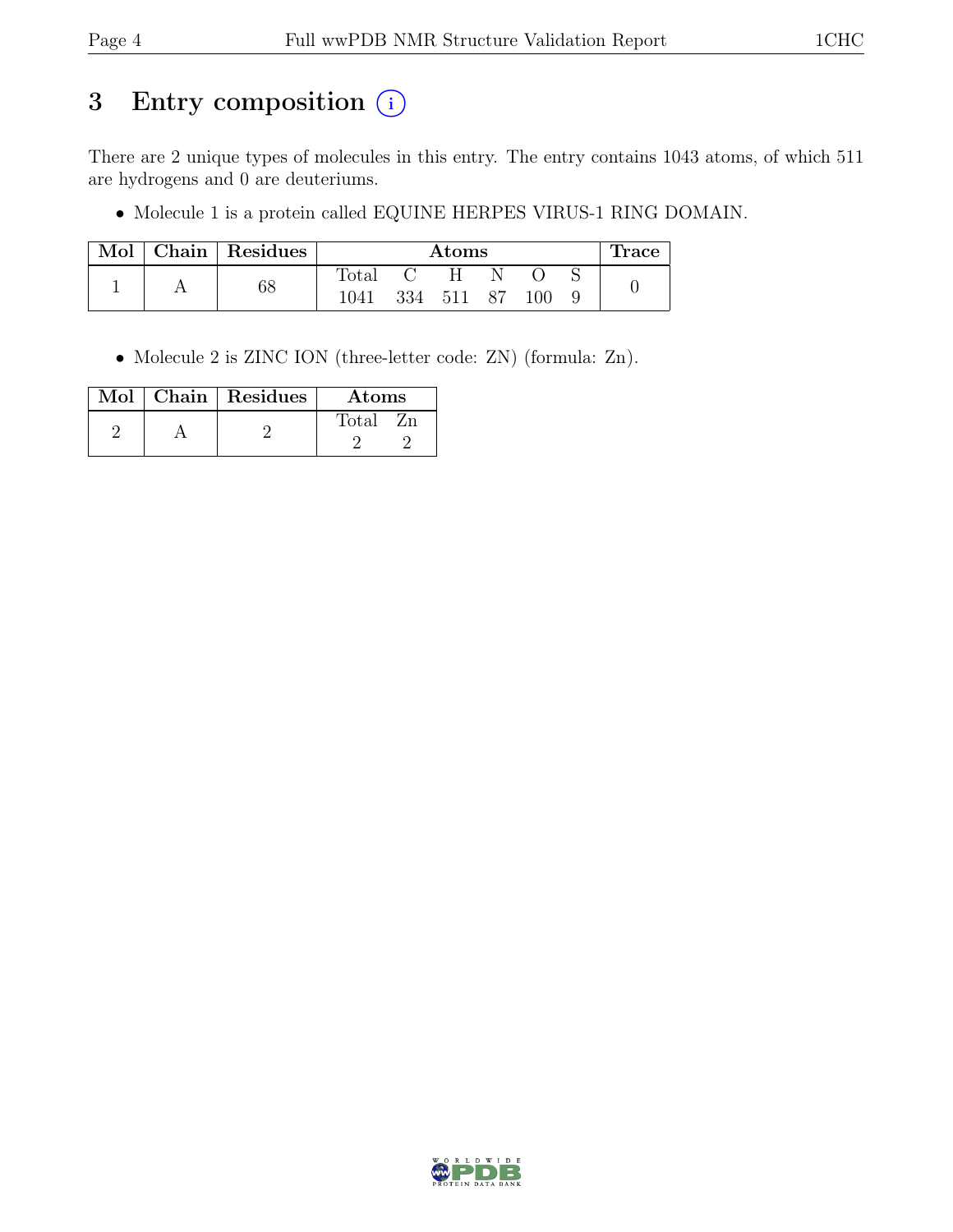# 4 Residue-property plots (i)

These plots are provided for all protein, RNA, DNA and oligosaccharide chains in the entry. The first graphic is the same as shown in the summary in section 1 of this report. The second graphic shows the sequence where residues are colour-coded according to the number of geometric quality criteria for which they contain at least one outlier: green  $= 0$ , yellow  $= 1$ , orange  $= 2$  and red  $=$ 3 or more. Stretches of 2 or more consecutive residues without any outliers are shown as green connectors. Residues which are classified as ill-defined in the NMR ensemble, are shown in cyan with an underline colour-coded according to the previous scheme. Residues which were present in the experimental sample, but not modelled in the final structure are shown in grey.

• Molecule 1: EQUINE HERPES VIRUS-1 RING DOMAIN



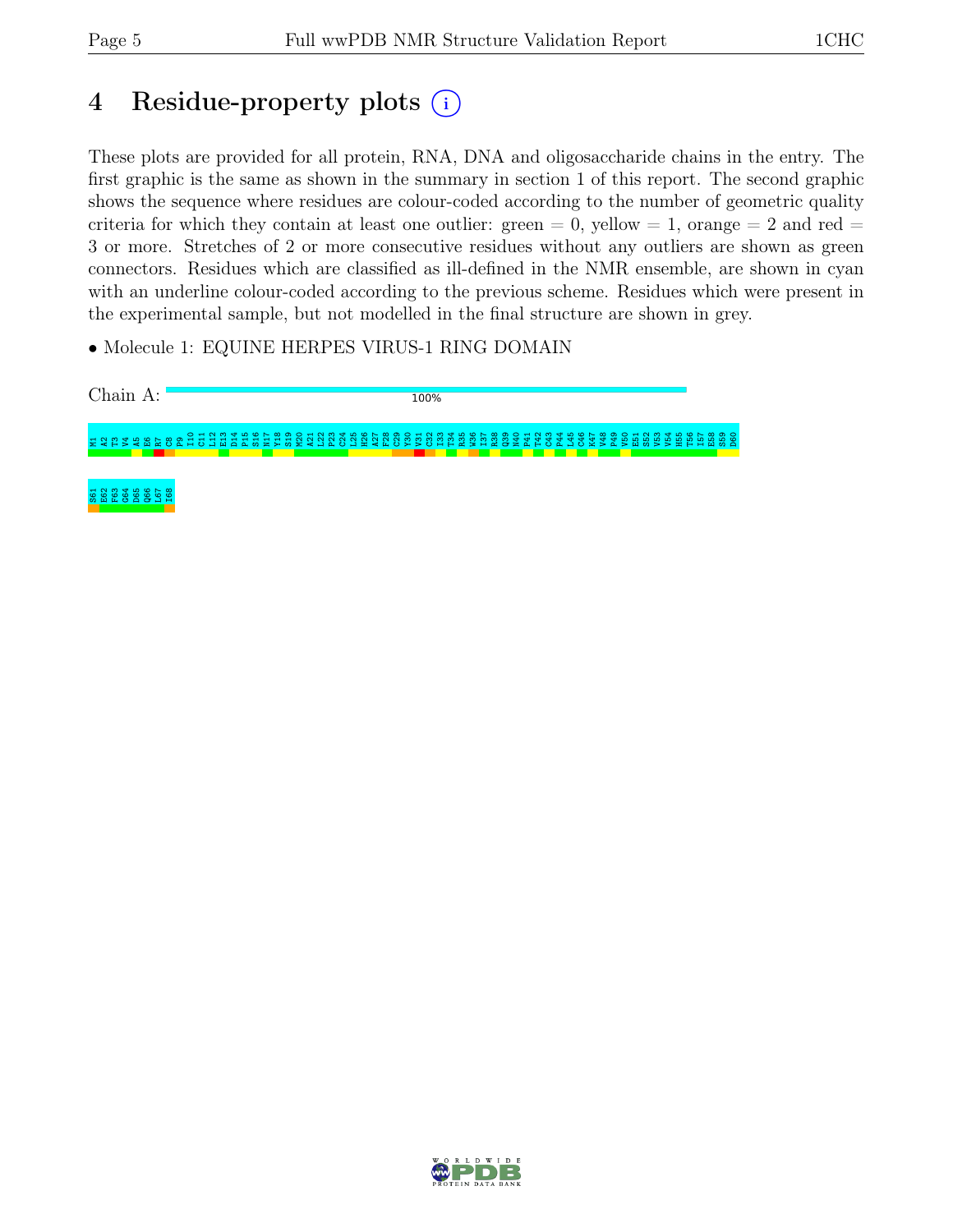## 5 Refinement protocol and experimental data overview  $(i)$

Of the ? calculated structures, 1 were deposited, based on the following criterion: ?.

The authors did not provide any information on software used for structure solution, optimization or refinement.

No chemical shift data was provided.

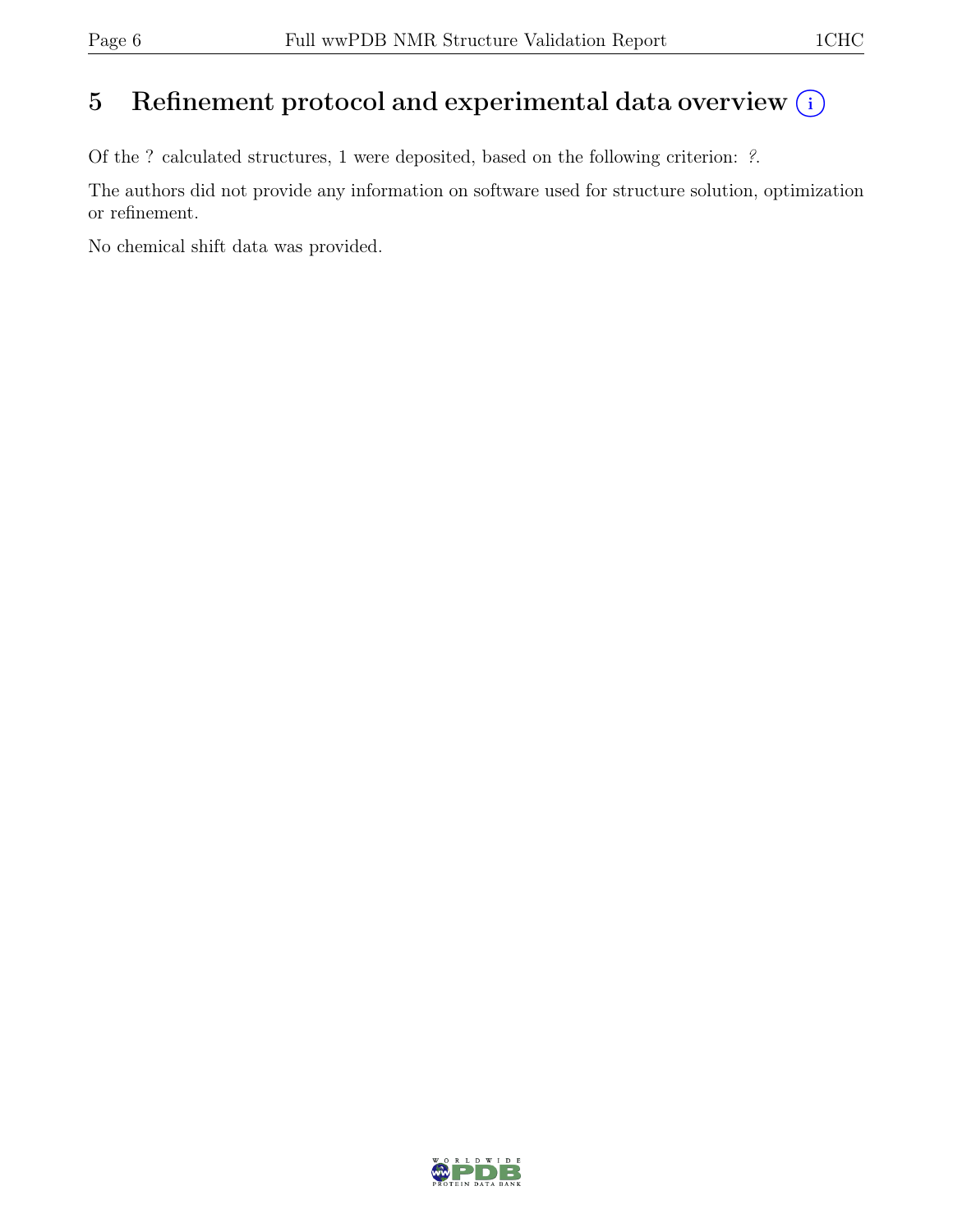# 6 Model quality  $(i)$

## 6.1 Standard geometry  $(i)$

Bond lengths and bond angles in the following residue types are not validated in this section: ZN

There are no covalent bond-length or bond-angle outliers.

There are no bond-length outliers.

There are no bond-angle outliers.

There are no chirality outliers.

There are no planarity outliers.

### 6.2 Too-close contacts  $(i)$

In the following table, the Non-H and H(model) columns list the number of non-hydrogen atoms and hydrogen atoms in each chain respectively. The H(added) column lists the number of hydrogen atoms added and optimized by MolProbity. The Clashes column lists the number of clashes averaged over the ensemble.

|  | Mol   Chain   Non-H   H(model)   H(added)   Clashes |  |
|--|-----------------------------------------------------|--|
|  |                                                     |  |
|  |                                                     |  |

The all-atom clashscore is defined as the number of clashes found per 1000 atoms (including hydrogen atoms). The all-atom clashscore for this structure is -.

There are no clashes.

### 6.3 Torsion angles  $(i)$

#### 6.3.1 Protein backbone  $(i)$

In the following table, the Percentiles column shows the percent Ramachandran outliers of the chain as a percentile score with respect to all PDB entries followed by that with respect to all NMR entries. The Analysed column shows the number of residues for which the backbone conformation was analysed and the total number of residues.

|  |  |  | Mol   Chain   Analysed   Favoured   Allowed   Outliers   Percentiles |
|--|--|--|----------------------------------------------------------------------|
|  |  |  |                                                                      |
|  |  |  |                                                                      |

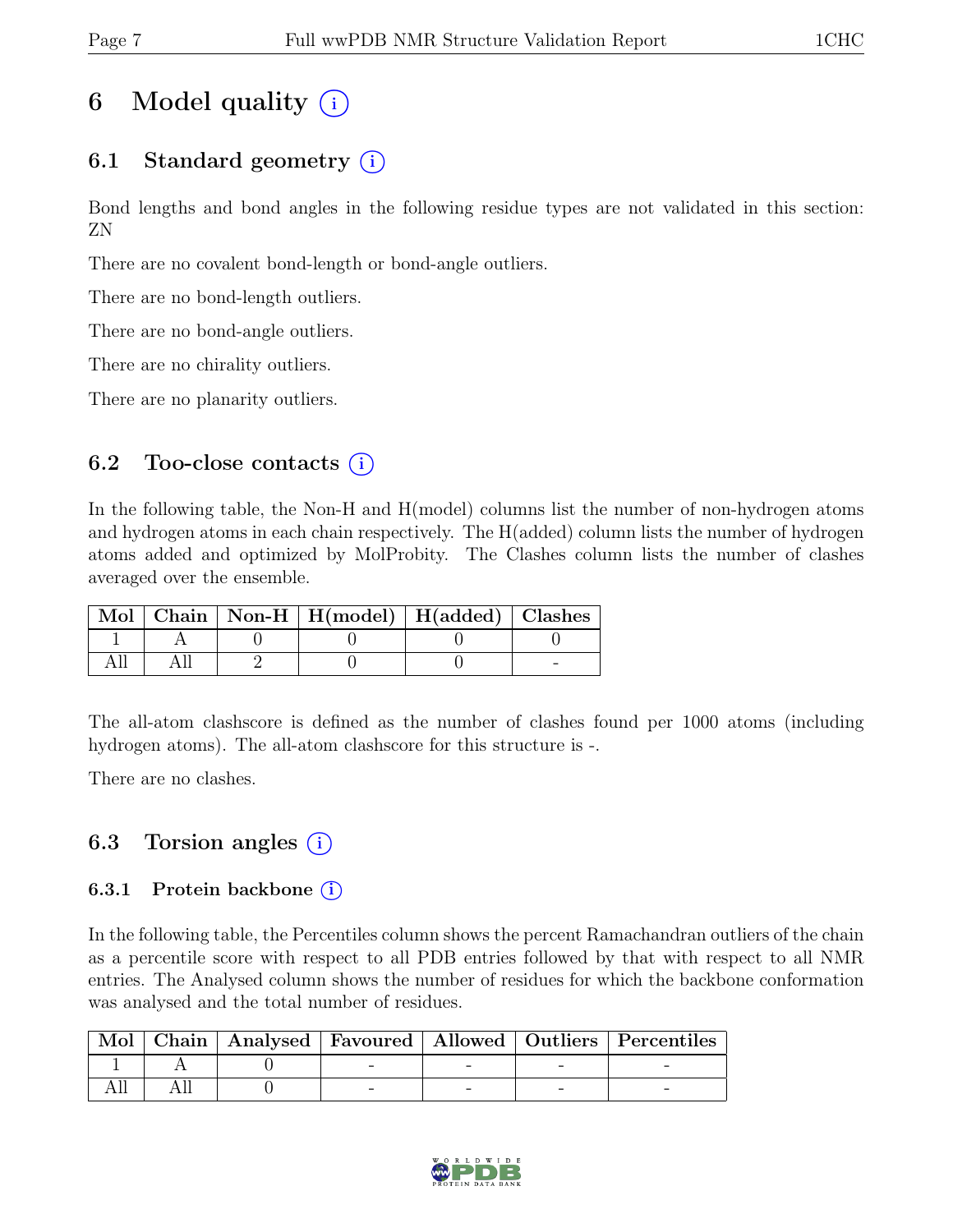There are no Ramachandran outliers.

#### 6.3.2 Protein sidechains  $(i)$

In the following table, the Percentiles column shows the percent sidechain outliers of the chain as a percentile score with respect to all PDB entries followed by that with respect to all NMR entries. The Analysed column shows the number of residues for which the sidechain conformation was analysed and the total number of residues.

|  |  | Mol   Chain   Analysed   Rotameric   Outliers   Percentiles |
|--|--|-------------------------------------------------------------|
|  |  |                                                             |
|  |  |                                                             |

There are no protein residues with a non-rotameric sidechain to report.

#### 6.3.3 RNA $(i)$

There are no RNA molecules in this entry.

### 6.4 Non-standard residues in protein, DNA, RNA chains (i)

There are no non-standard protein/DNA/RNA residues in this entry.

### 6.5 Carbohydrates  $(i)$

There are no monosaccharides in this entry.

### 6.6 Ligand geometry  $(i)$

Of 2 ligands modelled in this entry, 2 are monoatomic - leaving 0 for Mogul analysis.

### 6.7 Other polymers  $(i)$

There are no such molecules in this entry.

### 6.8 Polymer linkage issues  $(i)$

There are no chain breaks in this entry.